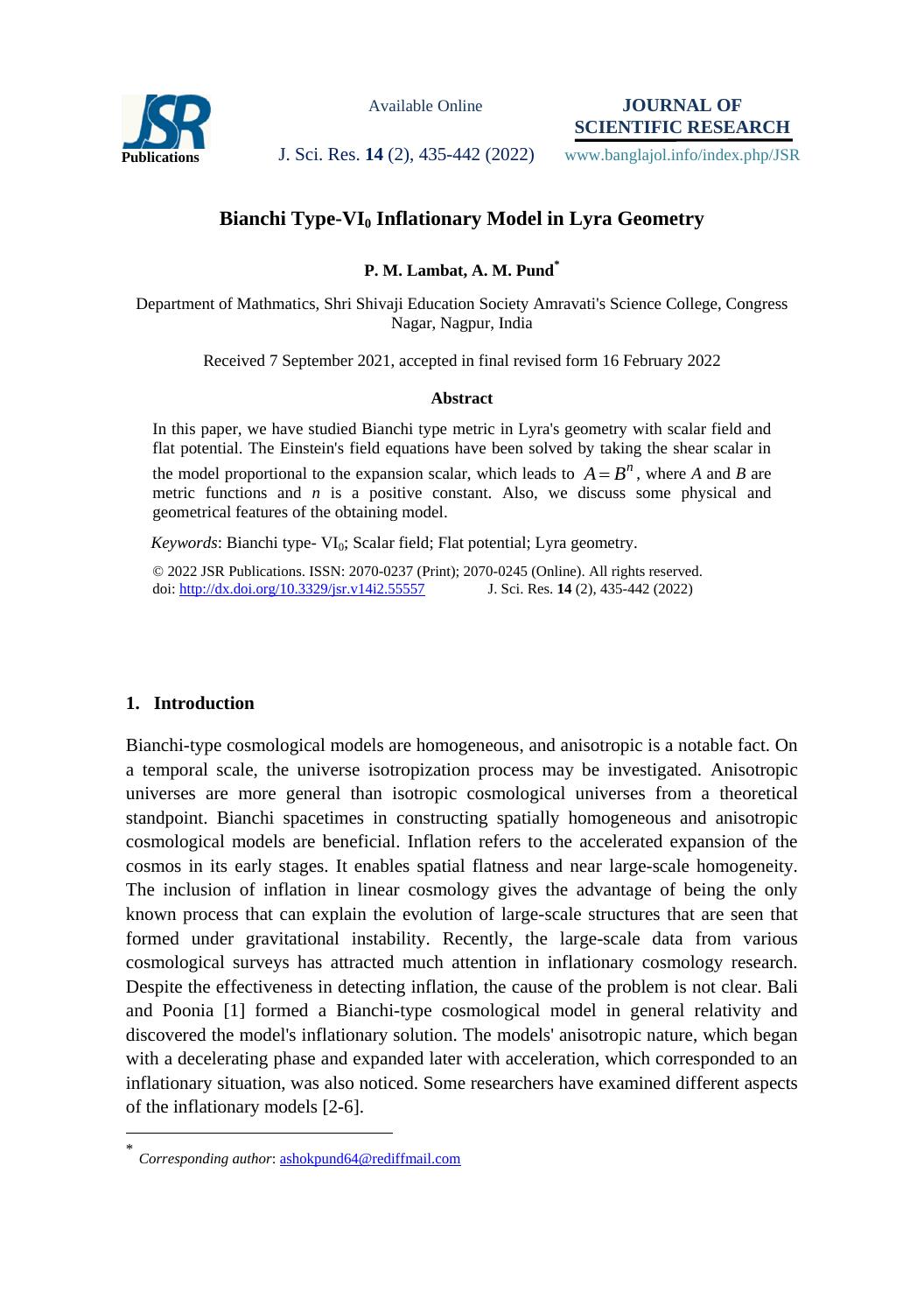The field equations for Lyra's geometry are,

$$
R_i^j + \frac{1}{2} R g_i^j + \frac{3}{2} U_i U^j - \frac{3}{4} g_i^j U_k U^k = -8\pi T_i^j
$$
 (1)

Where  $U_i$  are displacement fields and the other notations have the same meaning as in Riemannian Geometry

(here we have chosen  $G = c = 1$ ). Here,

 $U_i = (0,0,0,\beta(t))$ 

Several researchers [7-17] have investigated many cosmological theories in different contexts in view of Lyra's geometry. Also, Basumatary *et al*. [18] have investigated Bianchi type -  $VI_0$  Cosmological Model with a special form of scale factor in the Sen-Dunn Theory of Gravitation. The purpose of this study is to find a Bianchi type  $VI_0$ inflationary model in the context of Lyra geometry. Our paper is organized as follows,

In section 2, we derive the field equations in Lyra's geometry with the aids of Bianchi-type  $VI_0$  spacetime by using the scalar field as the source. The solution of field equations is found in section 3. In section 4, some physical and geometrical features have been examined, and the last section contains a conclusion.

### **2. Field Equations in Lyra's Geometry**

Consider Bianchi Type-*VI*<sup>0</sup> metric in the form,

$$
ds^2 = -dt^2 + A^2 dx^2 + B^2 e^{2x} dy^2 + C^2 e^{-2x} dz^2
$$
 (2)

Where,  $A, B, C$  are functions of cosmic time  $t$  only. The energy-momentum tensor for scalar field [19] is given by,

$$
T_{ij} = \partial_i \phi \partial_j \phi - \left[ \frac{1}{2} \partial_i \phi \partial^i \phi + v(\phi) \right] g_{ij}
$$
 (3)

The law of conservation of energy-momentum tensor,

$$
\frac{1}{\sqrt{-g}} \partial_i \left[ \sqrt{-g} \partial_i \phi \right] = -\frac{dV}{d\phi} \tag{4}
$$

Where,

$$
\partial_i \phi = \frac{\partial \phi}{\partial x^i}, \, \partial_j \phi = \frac{\partial \phi}{\partial x^j},
$$

and 
$$
\partial^l \phi = g^{lv} \partial_v \phi = g^{lv} \frac{\partial \phi}{\partial x^v}
$$

The differential equations are obtained by combining the field Eqs. (1) and metric (2) with the components of the energy-momentum tensor (3).

$$
\frac{\ddot{B}}{B} + \frac{\ddot{C}}{C} + \frac{\dot{B}\dot{C}}{BC} + \frac{1}{A^2} + \frac{3}{4}\beta^2 = -8\pi \left(\frac{1}{2}\dot{\phi}^2 - V(\phi)\right)
$$
(5)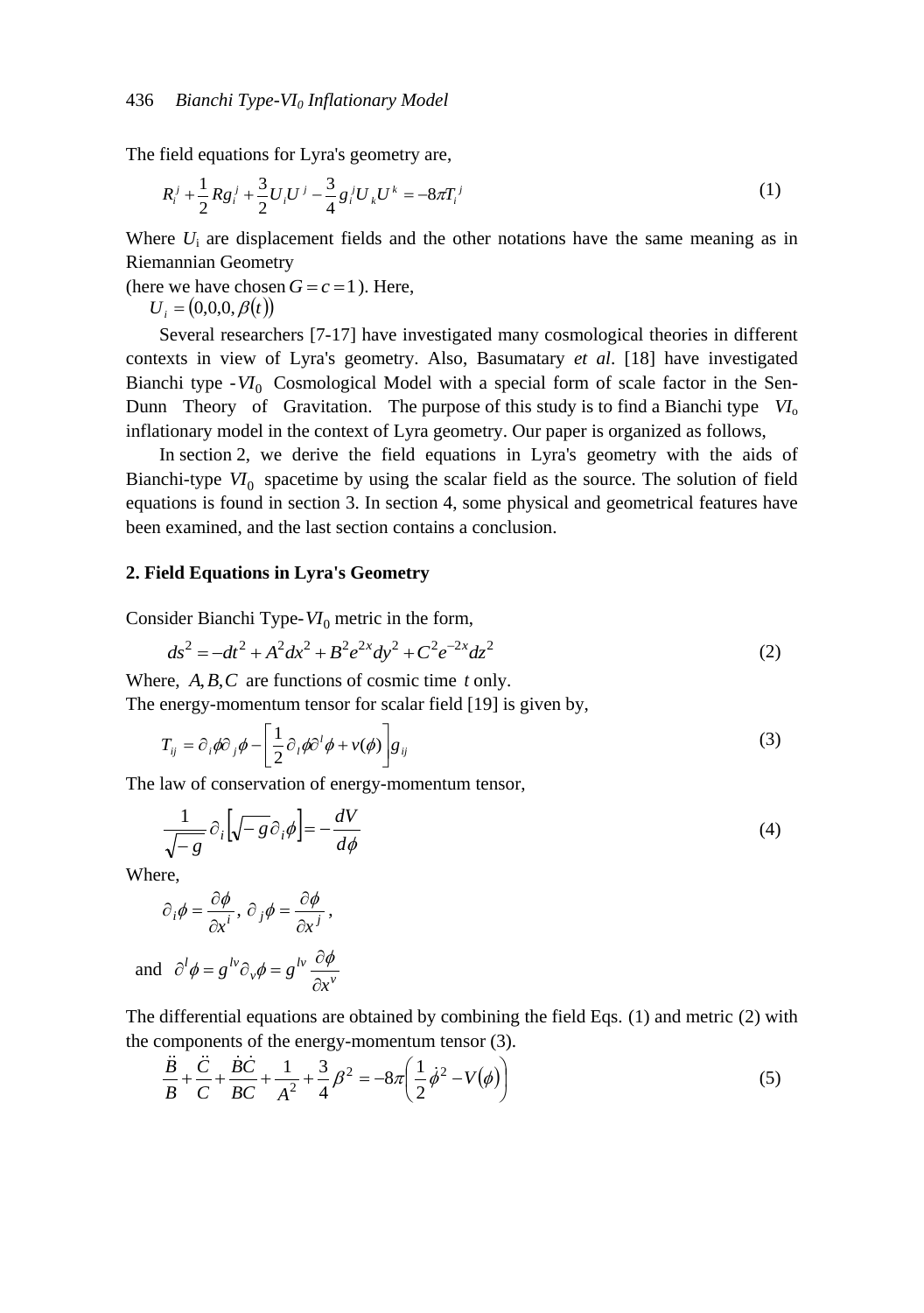$$
\frac{\ddot{A}}{A} + \frac{\ddot{C}}{C} + \frac{\dot{A}\dot{C}}{AC} - \frac{1}{A^2} + \frac{3}{4}\beta^2 = -8\pi \left(\frac{1}{2}\dot{\phi}^2 - V(\phi)\right)
$$
(6)

$$
\frac{\ddot{A}}{A} + \frac{\ddot{B}}{B} + \frac{\dot{A}\dot{B}}{AB} - \frac{1}{A^2} + \frac{3}{4}\beta^2 = -8\pi \left(\frac{1}{2}\dot{\phi}^2 - V(\phi)\right)
$$
(7)

$$
\frac{\dot{A}\dot{B}}{AB} + \frac{\dot{B}\dot{C}}{BC} + \frac{\dot{A}\dot{C}}{AC} - \frac{1}{A^2} - \frac{3}{4}\beta^2 = 8\pi \left(\frac{1}{2}\dot{\phi}^2 + V(\phi)\right)
$$
(8)

$$
\frac{\dot{B}}{B} - \frac{\dot{C}}{C} = 0\tag{9}
$$

Equation (4) derives the law of conservation of energy-momentum tensor.

$$
\ddot{\phi} + \left(\frac{\dot{A}}{A} + \frac{\dot{B}}{B} + \frac{\dot{C}}{C}\right)\dot{\phi} = -\frac{dV}{d\phi}
$$
\n(10)

where the above dot represents the ordinary derivative of *t.*

# **3. Solution of the Field Equation**

From equation (9),

$$
\frac{\dot{B}}{B} = \frac{\dot{C}}{C}
$$
 (11)

Which gives,

$$
B = \mu C \tag{12}
$$

For the simplicity, we consider  $\mu = 1$ ,  $\mu$  is the constant of integration, such that

$$
B = C \tag{13}
$$

So the equations  $(5)$  to  $(8)$  can be rewritten as,

$$
2\frac{\ddot{B}}{B} + \frac{\dot{B}^2}{B^2} + \frac{1}{A^2} + \frac{3}{4}B^2 = -8\pi \left(\frac{1}{2}\dot{\phi}^2 - V(\phi)\right)
$$
 (14)

$$
\frac{\ddot{A}}{A} + \frac{\ddot{B}}{B} + \frac{\dot{A}\dot{B}}{AB} - \frac{1}{A^2} + \frac{3}{4}\beta^2 = -8\pi \left(\frac{1}{2}\dot{\phi}^2 - V(\phi)\right)
$$
(15)

$$
2\frac{\dot{A}\dot{B}}{AB} + \frac{\dot{B}^2}{B^2} - \frac{1}{A^2} - \frac{3}{4}\beta^2 = 8\pi \left(\frac{1}{2}\dot{\phi}^2 + V(\phi)\right)
$$
(16)

$$
\ddot{\phi} + \dot{\phi} \left( \frac{\dot{A}}{A} + 2 \frac{\dot{B}}{B} \right) = 0 \tag{17}
$$

(For the flat region, we assume potential  $V = constant$ , resulting in  $\frac{dV}{dt} = 0$ *d*  $\frac{dV}{dt} = 0$ ) From equation (17),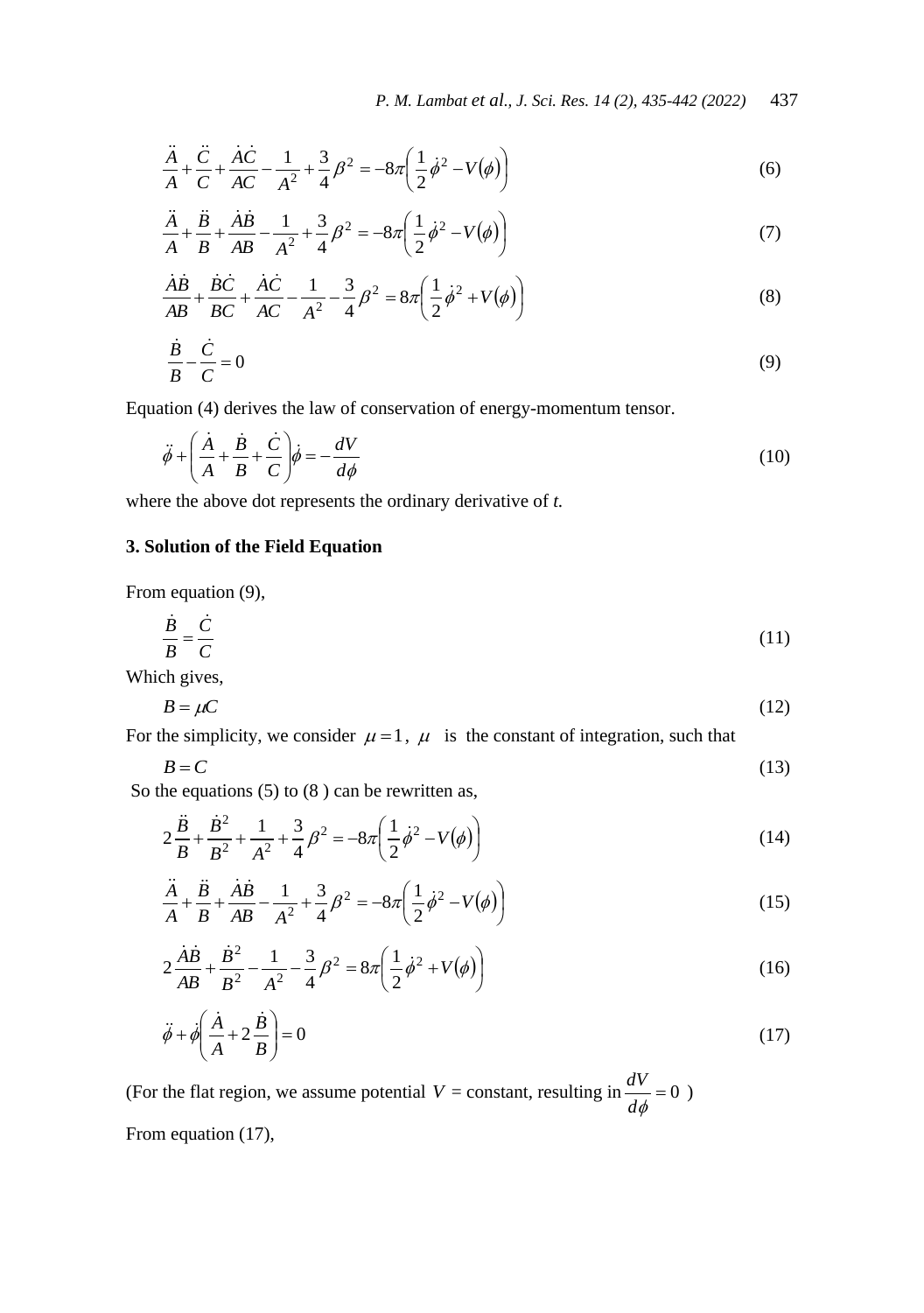$$
\dot{\phi} = \frac{K_1}{AB^2} \tag{18}
$$

To solve field equations, we assume that the shear scalar is proportional to the scalar expansion of spacetime, as Thorne [20] and Collins *et al.* [21] have proposed. This leads to

$$
A = B^n \tag{19}
$$

By solving (14) to (16) and applying the condition specified in equation (19), the following is obtained:

$$
\frac{\ddot{B}}{B} + \frac{n^2}{n-1} \frac{\dot{B}^2}{B^2} - \frac{2}{n-1} \frac{1}{B^{2n}} = 0
$$
\n(20)

Putting  $\dot{B} = f, \ddot{B} = ff'$  where *dB*  $f' = \frac{df}{f}$  in equation (20), and then integrating

$$
dt = \frac{dB}{\sqrt{\frac{4}{n-1}B^{\frac{3n-5-2n^2}{n-1}}}}
$$

As a result, model (2) is simplified to:

$$
ds^{2} = \left(\frac{4}{n-1}B^{\frac{3n-5-2n^{2}}{n-1}}\right)^{-1}dB^{2} - B^{2n}dx^{2} + B^{2}\left(e^{2x}dy^{2} + e^{-2x}dz^{2}\right)
$$
(21)

By applying the appropriate transformation,  $B = T$ 

And 
$$
dt = \frac{dT}{\left(\sqrt{\frac{4}{n-1}T^{3n-5-2n^2/n-1}}\right)}
$$

Equation (21) yields to,

$$
ds^{2} = \left(\frac{4}{n-1}T^{\frac{3n-5-2n^{2}}{n-1}}\right)^{-1}dT^{2} - T^{2n}dx^{2} + T^{2}\left(e^{2x}dy^{2} + e^{-2x}dz^{2}\right)
$$
(22)

If  $n=1$  singularity arises, so for the realistic model we take  $n>1$ . In the present model  $n = 1$  can not be taken for explaining the features of the universe.

# **4. Some Physical and Geometrical Features**

In this section, we discussed some physical and geometrical features of the model obtained in Lyra's geometry.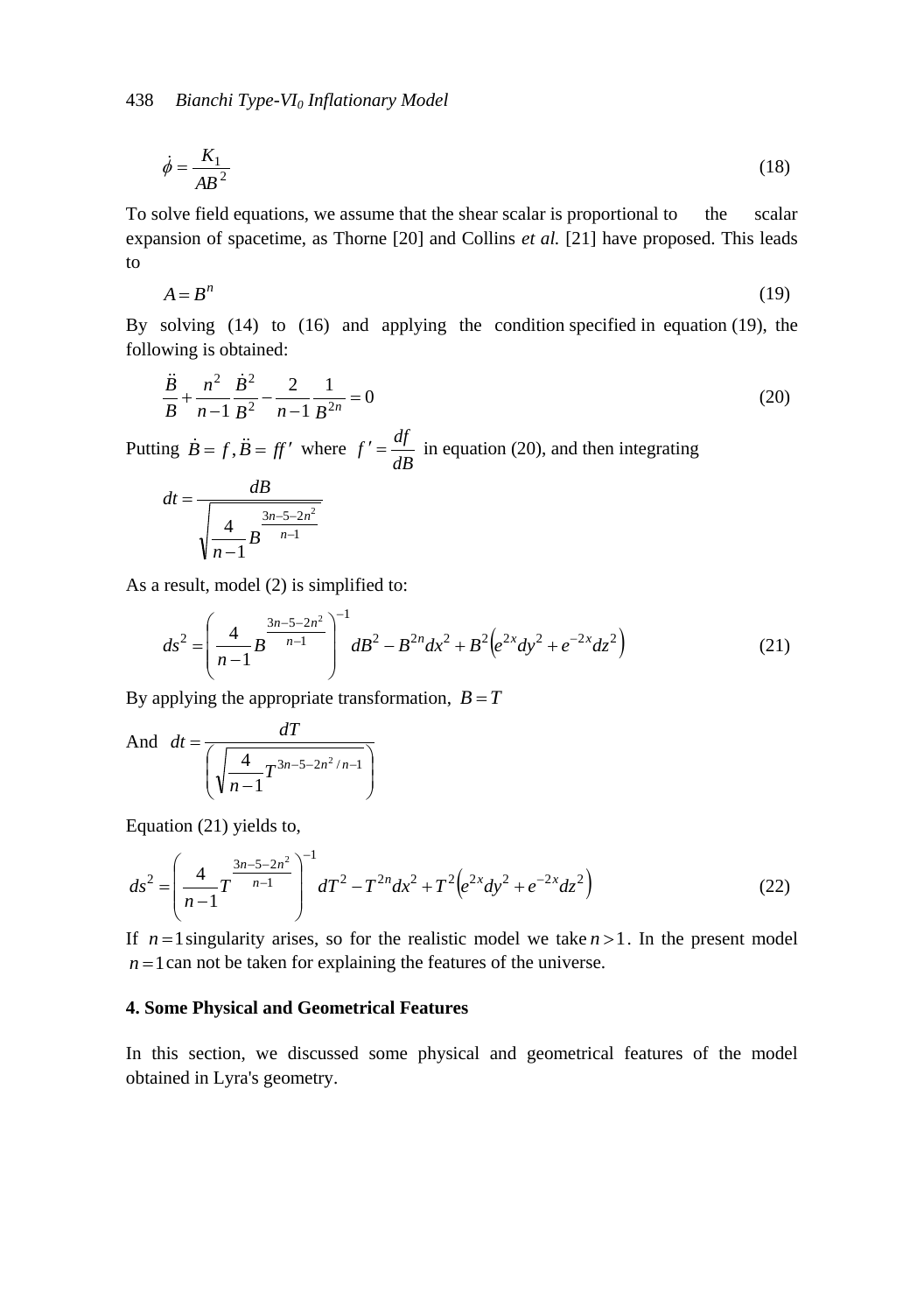

Fig. 1. Behavior of Spatial volume of the model versus time with the appropriate choice of constant.

The volume of the model appears to rise as time passes. As a result, the model begins to evolve with zero volume at the initial epoch with an infinite rate of expansion. The Hubble parameter  $(H)$ , Scalar Expansion  $(\theta)$ , Shear Scalar  $(\sigma)$ , Redshift, Decomposition of time like tidal tensor and Deceleration parameter are given by,

Hubble parameter 
$$
H = \frac{n+2}{3} \left( \frac{4}{n-1} T^{3n-2n^2-5/n-1} \right)^{1/2}
$$
 (24)

Scalar Expansion 
$$
\theta = n + 2 \left( \frac{4}{n-1} T^{3n-2n^2-5/n-1} \right)^{1/2}
$$
 (25)

Shear Scalar 
$$
\sigma^2 = \frac{(n+2)^2}{6} \left( \frac{4}{n-1} T^{3n-2n^2-5/n-1} \right)
$$
 (26)



Fig. 2. Behavior of Hubble parameter, Expansion scalar, Shear scalar of the model versus time with the appropriate choice of constants.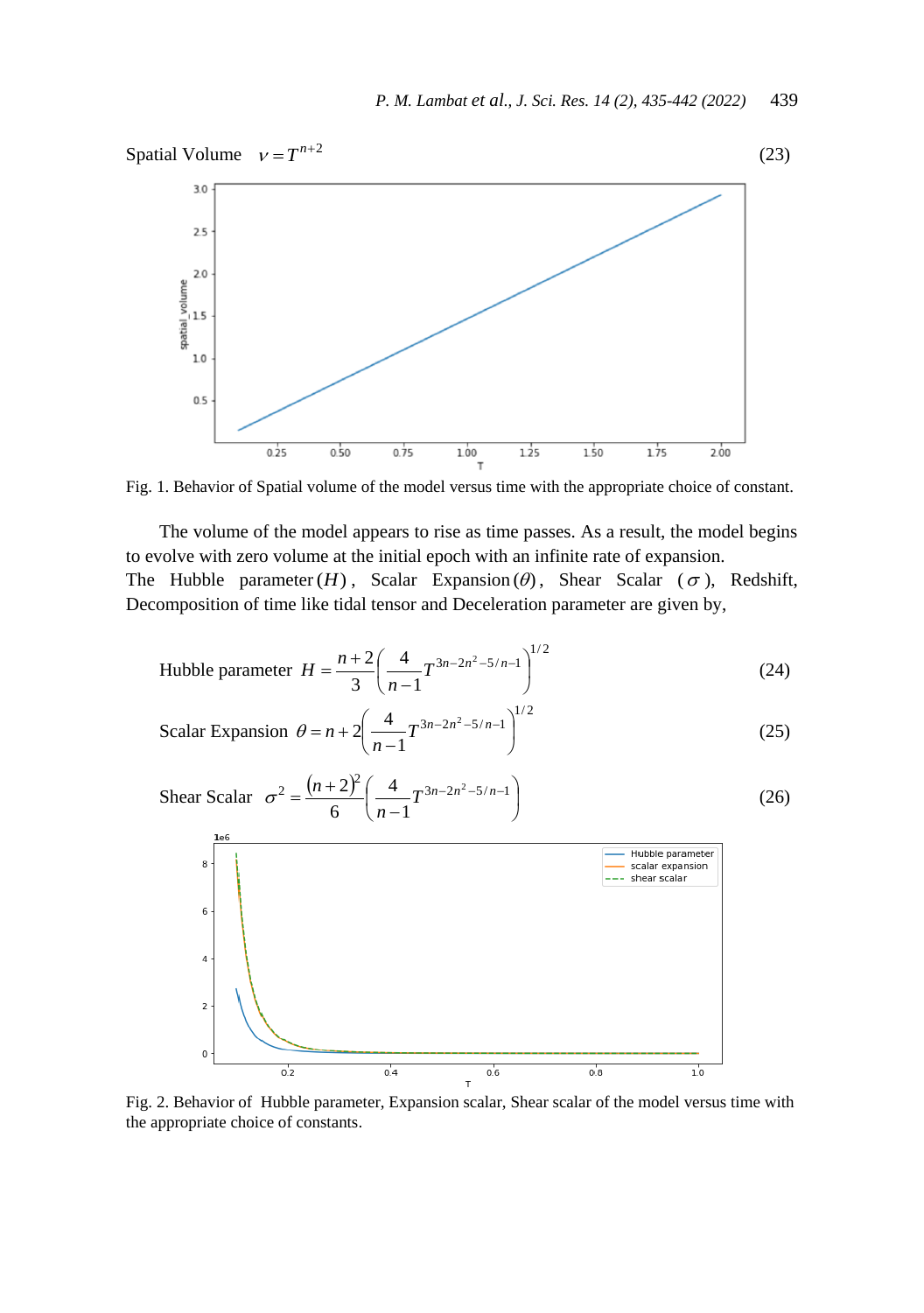#### 440 *Bianchi Type-VI<sup>0</sup> Inflationary Model*

Thus, from Hubble parameter and expansion scalar for the model  $(22)$  when T=0, both are infinite and steadily decrease as time increases. When  $T \rightarrow \infty$ ,  $H, \theta \rightarrow 0$  the model demonstrates that the cosmos expands with time. However, the rate of growth slows down and eventually ends. As a result, it has been discovered that the value of the shear scalar is initially positive. However, the value decreases until it becomes zero in the late universe as time passes. At late time shear tends to zero.



Fig. 3. Behavior of beta function of the model versus time with the appropriate choice of constants.

The  $(\beta(t))$  defined by equation (27) is found to be infinite at the beginning epoch of time in this cosmological model, and it reduces with the progression of time. Finally,  $\beta^2 \rightarrow 0$  when  $T \rightarrow \infty$ .



Fig. 4. Behavior of phi versus time with the appropriate choice of constant.

Shows that  $\phi$  is a positive and expanding function of time throughout the model's history, and that finally reaches a constant value.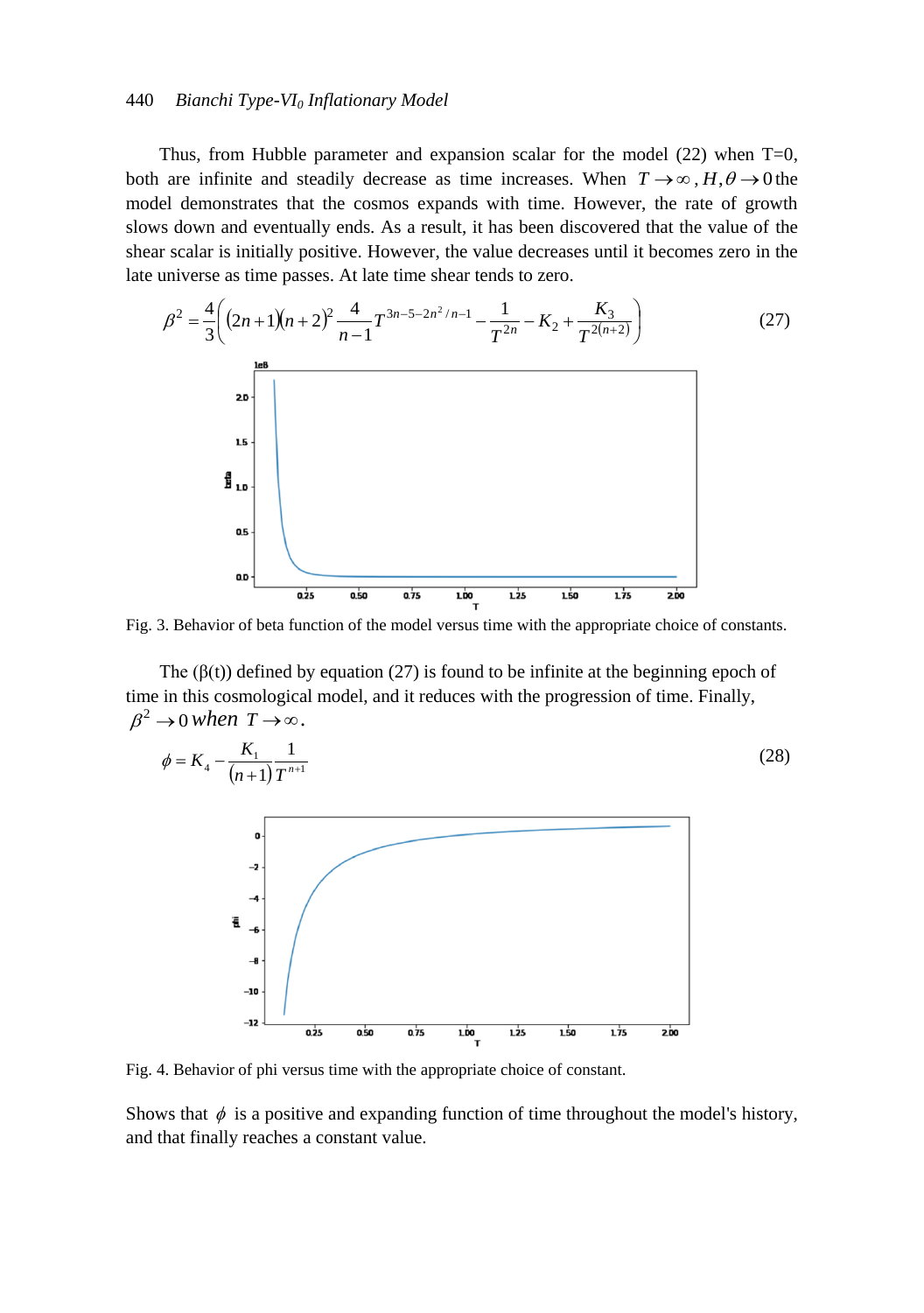$$
Redshift z = \left(\frac{1}{(T^{n+2})^{1/3}}\right) - 1\tag{29}
$$

Decomposition of time like tidal tensor.

$$
u_{a;b} = -\left(\frac{4}{n-1}T^{3n-2n^2-5/n-1}\right)^{1/2}T^2\left(nT^{2n-2} + e^{2x} + e^{-2x}\right)
$$
 (30)

Deceleration parameter,

$$
q = -1 + \left(3 \frac{\left(5 - 3n + 2n^2\right)}{4(n-1)(n+2)T(t) \times (T^{(-2n^2+3n-5/(-1+n))}/(n-1))^{1/2}}T'\right)
$$
(31)

It may be observed that as  $T \rightarrow 0$  the volume  $V \rightarrow 0$ . So, at  $T = 0$  the model starts evolving, and it gets expanded with cosmic time for  $n > 0$ . Thus we get that there is inflation in this model. When  $T=0$ ; both  $\theta$  and  $H$  are infinite, and as the time increases gradually they decrease and when  $T \rightarrow \infty$  both  $\theta$  and  $H$  tends to zero.

This analysis suggests that the cosmos expands with time but at a slower pace in the initial stage. The value of the expansions anisotropic parameter is constant, implying that the anisotropy will be preserved until the end of time.

## **5. Conclusion**

Inflation and spacetime associated with them have cosmological interest due to their important applications in the structure formation of the universe. Also, it is well known that scalar fields have considerable effects in the early stages of the inflationary universe. Here inflationary Bianchi type- $VI_0$  cosmological model in the context of Lyra's geometry is obtained. Some physical and geometrical features of the obtaining model are also discussed.

### **Acknowledgment**

One of the authors P. M. Lambat, is thankful to the Council of Scientific and Industrial Research (CSIR), New Delhi, India, for providing financial assistance under the JRF scheme.

#### **References**

- 1. R. Bali and L. Poonia, Int. J. Mod. Phys. Conf. Series **22**, 593(2013). <https://doi.org/10.1142/S2010194513010726>
- 2. S. V. Chervon, V. M. Zhuravlev, and V. K. Shchigolev, Phys. Lett. B **398**, 269 (1997). [https://doi.org/10.1016/S0370-2693\(97\)00238-4](https://doi.org/10.1016/S0370-2693(97)00238-4)
- 3. M. S. Borkar and N. P. Gaikwad, Appl. Appl. Math. : An Int J. **11**, 875 (2016).
- 4. L. Järv, K. Kannike, and L. Marzola, Phys. Rev. Lett. **118**, ID 151302 (2017). <https://doi.org/10.1103/PhysRevLett.118.151302>